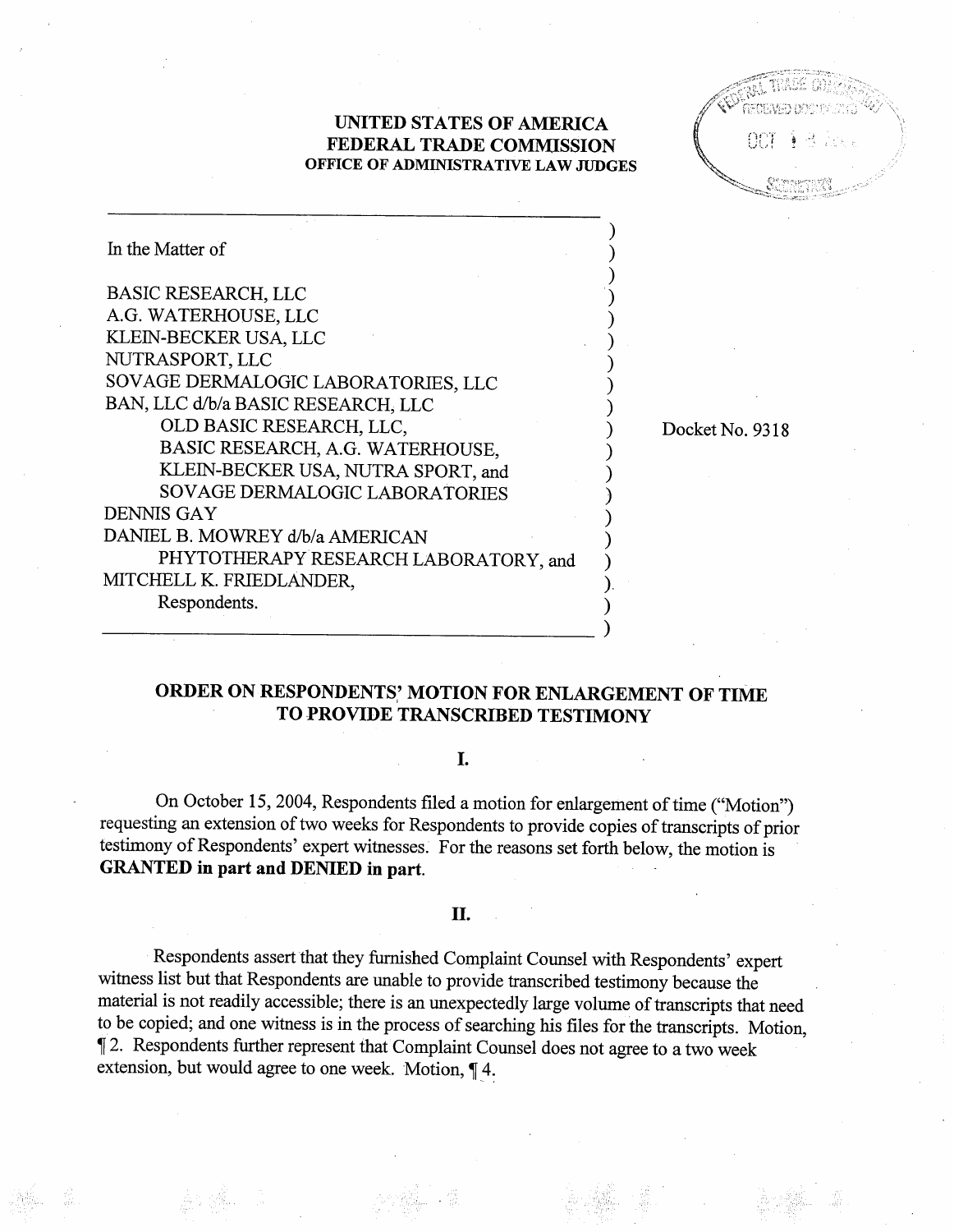The Scheduling Order in this proceeding, issued August 11 , 2004, requires Respondents to disclose expert witnesses by October 13, 2004. The Scheduling Order also requires Respondents to furnish copies of transcripts of prior testimony of the disclosed experts. Scheduling Order, Additional Provisions, ¶11.

Pursuant to Rule 3.21 of the Commission's Rules of Practice, the Administrative Law Judge must enter a scheduling order that "establishes a schedule of proceedings, including a plan of discovery." 16 C.F.R. § 3.21(c)(1). Pursuant to Rule 3.21, the "Administrative Law Judge may grant a motion to extend any deadline or time specified in this scheduling order only upon a showing of good cause." 16 C.F.R.  $\S 3.21(c)(2)$ . "In determining whether to grant the motion. the Administrative Law Judge shall consider any extensions already granted, the length of the proceedings to date, and the need to conclude the evidentiary hearing and render an initial decision in a timely manner." Id. In addition, pursuant to Rule 3.42(c), "Administrative Law Judges shall have the duty... to take all necessary action to avoid delay in the disposition of proceedings, and to maintain order."  $16$  C.F.R.  $\S$  3.42(c).

Good cause is demonstrated if a party seeking to extend a deadline demonstrates that a deadline cannot reasonably be met despite the diligence of the party seeking the extension. Bradford v. Dana Corp., 249 F.3d 807, 809 (8th Cir. 2001); Sosa v. Airprint Systems, Inc., 133 3d 1417, 1418 (l1th Cir. 1998); Johnson v. Mammoth Recreations, Inc. 975 F.2d 604 609 (9th Cir. 1992); Fed. R. Civ. P. 16 Advisory Committee Notes (l983 amendment). In the October 12, 2004 Order granting a joint motion for an extension, the parties were advised that when requesting an extension based on good cause, the reasons therefore shall be specifically explained in the motion – general statements will not suffice."

Respondents have not demonstrated good cause for failing to provide copies of transcripts to Complaint Counsel within the time limits set by the Scheduling Order. Respondents have been or should have been aware of the requirement of providing transcripts of expert witnesses since the Scheduling Order was issued over two months ago on August 11 , 2004. Respondents have not demonstrated that they used due diligence to meet this requirement of the Scheduling Order nor have they demonstrated that an extension of two weeks is necessary to provide the overdue transcripts.

Pursuant to the Scheduling Order, the transcripts at issue were to be provided to Complaint Counsel by October 13, 2004. Respondents mailed their Motion on October 13. 2004. The Motion was received by the Office of Administrative Law Judges ("OALJ") on October 14, 2004 and was filed with the Office of the Secretary on October 15, 2004. Respondents did not explain why they waited until the last minute to fie their request for an extension. In the October 12, 2004 Order in this proceeding, the paries were advised that they shall provide timely service of all motions to the OALJ." The paries risk waiving their right to file a pleading if they wait until the last minute to request an extension and the extension is denied.